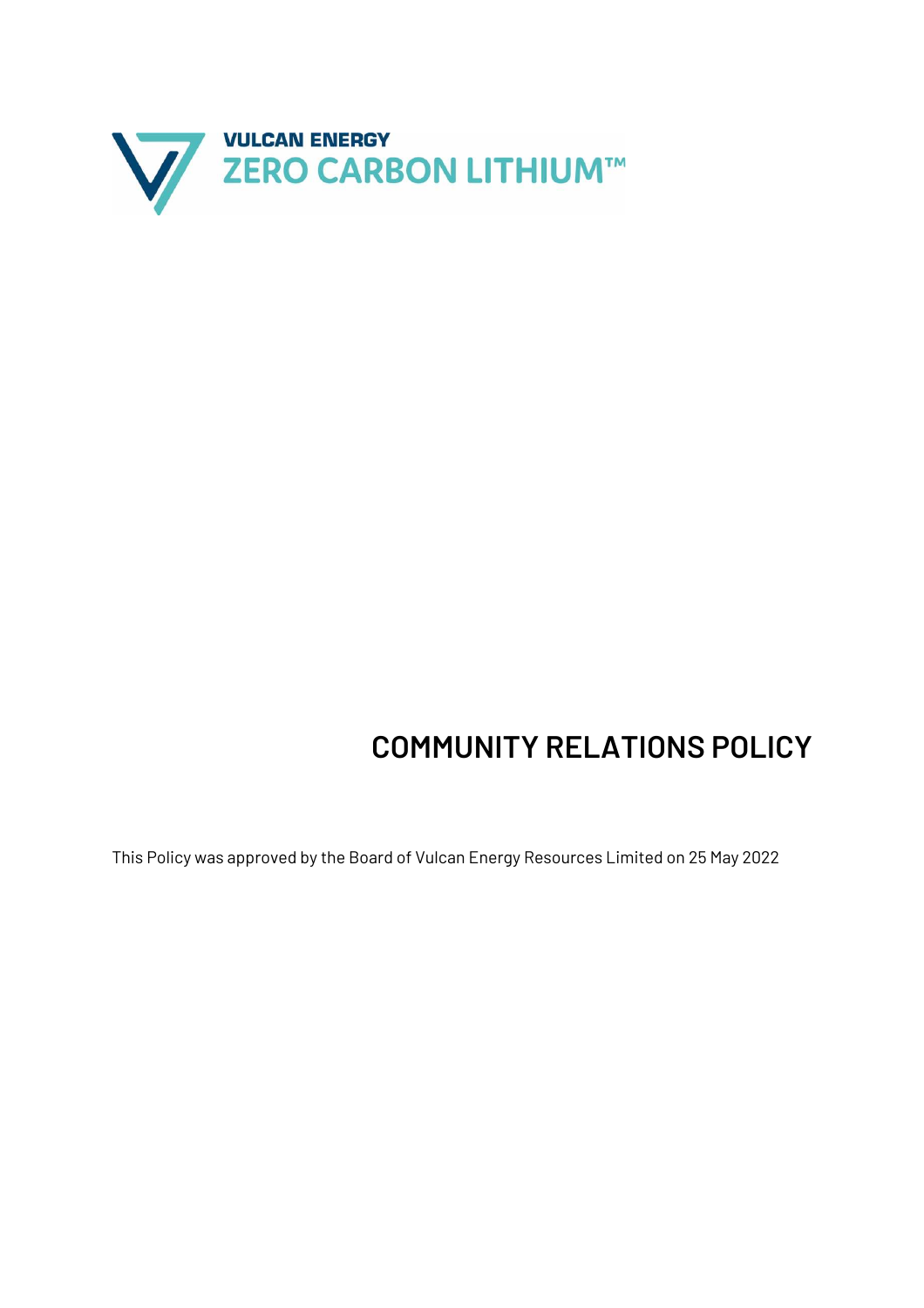

## **1. Introduction**

Vulcan's *raison d'être* is to be a leader in Environmental, Social and Governance (ESG), as part of the Company's goal to develop the world's first Zero Carbon Lithium™ business.

Sustainability and a strict "zero carbon, zero fossil fuels to power our production process once in commercial production, and net zero greenhouse gas emissions at all times across our operations" policy is at the core of Vulcan's values and is predicated on Vulcan's commitment to behave ethically, to create value for its stakeholders, and to have a positive input in the communities and environments in which Vulcan operates.

## 2. **Commitment to communities**

Vulcan seeks to build trust and understanding by developing mutually beneficial relationships not only with our host communities, host governments and other key stakeholders but also global communities as part of our social responsibility.

We will use the local knowledge and expertise of our team as we work with local communities to ensure Vulcan's mission and the Zero Carbon Lithium™ Project is understood and accepted. We also aim to continually improve our social performance, strengthen our social licence to operate and deliver enduring value in collaboration with our host communities and governments.

To attain this goal, we commit to:

- inform, on a regular basis, local stakeholders about further project developments;
- provide a platform for dialogue, understanding both stakeholder views and our impacts on those around us;
- identify and create economic opportunities within the regions Vulcan operates by employing local people and purchasing local products and services;
- become an active member of the local communities through involvement in social, recreational, wellbeing, charitable and cultural initiatives;
- capitalise on local knowledge and expertise to make a positive contribution to the energy transition in the regions in which we plan to operate;
- network and raise awareness of renewable energy and E-mobility;
- work with research partners and other institutions to clarify geological parameters and optimise lithium extraction processes during the scale up of the project;
- aim to materially contribute to global efforts to combat climate change;
- comply with all applicable legal and regulatory requirements as a minimum standard;
- measure our contribution to socio-economic development and diversity as well as our relations with host communities and governments;
- implement impact, risk and crisis management strategies and systems to avoid, prevent, minimise, mitigate and/ or remedy impacts to communities, cultural heritage, and the environment; and
- ensure that appropriate Vulcan employees can undertake training on this and other relevant policies to ensure clear understanding of expectations and to mitigate foreseeable breaches.

Although this policy has a strong local community focus, Vulcan is conscious of its responsibility to support global community networks that can be negatively affected by a lack of climate resilience or economic stability. We see this as part of our commitment to the UN Sustainable